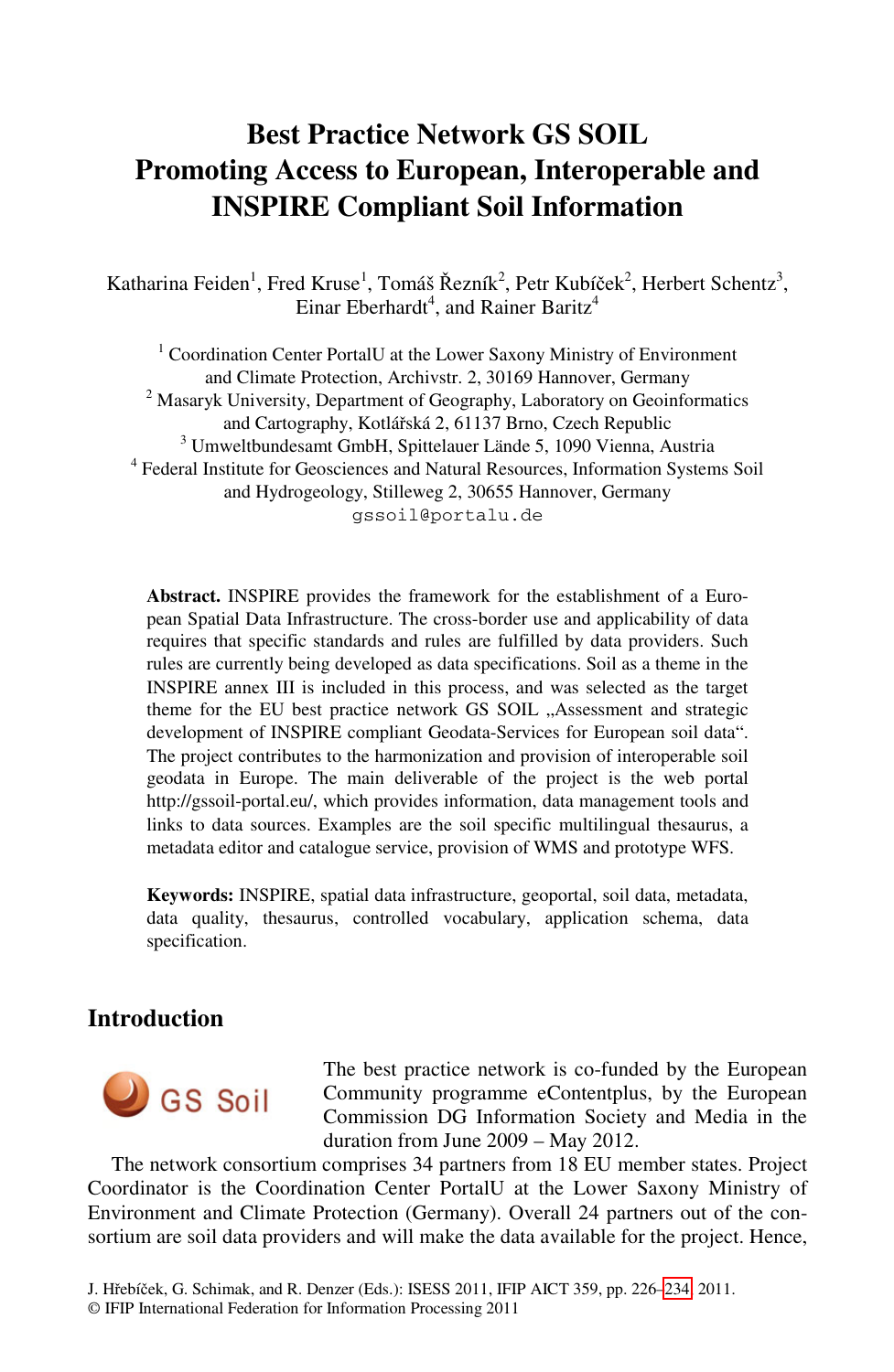a complex and high quality data basis in a European context is assured. Beyond that, European institutions are also involved via the advisory board, as the European Environment Agency and the Joint Research Center of the EC.

The partners will establish and operate a network of services for spatial datasets and metadata. This network includes distributed services for data transformation, discovery, view and download. The final result of the project will be a central GS SOIL Portal, where European soil data from heterogeneous sources will be bundled. In order to ensure cross-border usability of the portal and related services, aspects of multilingualism and data interpretation will be considered thoroughly.

The project will extensively support the implementation of the INSPIRE requirements on basis of available experience in selected European countries and regions on different organizational levels. The planned results of the project are [3]:

- − A consolidated soil-related theme catalogue and consolidated soil-related theme content-framework standards,
- − An INSPIRE compatible metadata profile for spatial soil datasets, dataset series and services,
- − Generic application schemes for soil information [12],
- − A web portal (GS SOIL Portal) which provides access to all project soil data, including [8], [9], [10]
	- − a view service which provides access to spatial soil data,
	- − discovery and view of the INSPIRE conform metadata for the provided soil maps [5], [6],
	- − interoperable spatial soil datasets (for exemplary soil products),
	- − case studies on cross-boarder delivery of harmonised soil data access [7],
	- − Best practise guidelines for
		- − creating and maintaining metadata for soil database [12],
		- − and for data harmonization.

#### **The GS SOIL Portal**

The GS SOIL community provides a centralized web access point for standardized, interoperable and INSPIRE compliant European soil information. In the GS SOIL Portal http://gssoil-portal.eu all soil related information from web pages, over databases to data catalogues will be made available and accessible [4]. Search results will be ranked and listed in shared result lists. Spatial soil data from OGC compatible Web Mapping Services (WMS) and Web Feature Services (WFS) will be visualized in a map viewer. For all tasks within the project the GS SOIL Portal will be used as a platform for an improved access to soil data. GS SOIL Portal has been built in an iterative cycle, adopting the relevant INSPIRE Implementing Rules (Network Services and related) and on the basis of the InGrid software designed for the German Environment Information Portal (PortalU) [17]. Also general open tools and services will be provided for re-use by the project partners (data / service providers) and later technical integration of services and underlying geospatial data sets. Particular focus will be placed on mutual harvesting (CSW) with external systems. The current version of the GS SOIL Portal is already available in 13 project languages.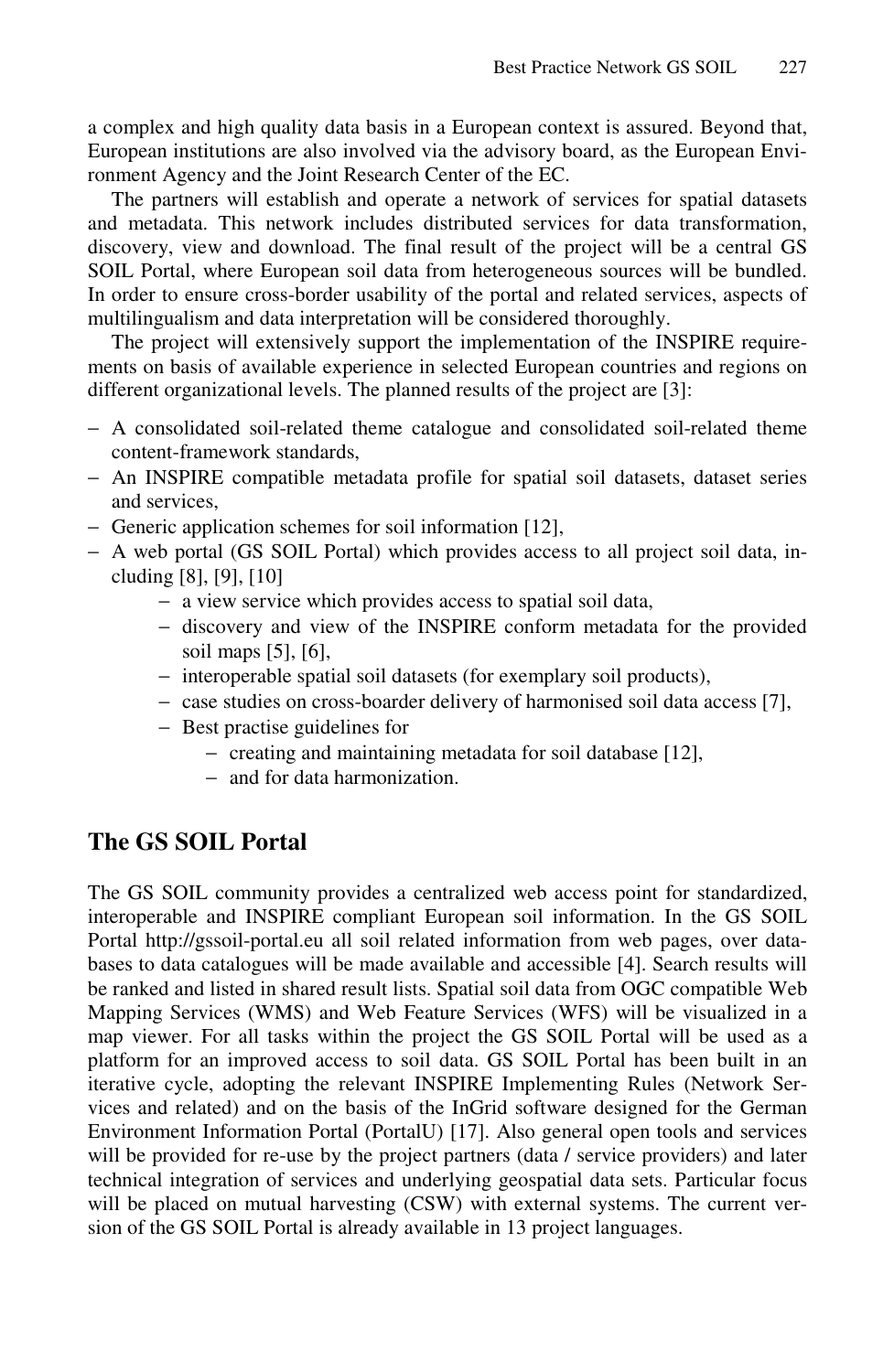| <b>GS</b> Soil<br><b>Geodata-Services for European Soil Data</b>                                                                           | Home                  | English<br>myGS Soil - Site Map - Help - Contact  <br>۰<br><b>English</b><br>German                                                                                                                                                                                             |
|--------------------------------------------------------------------------------------------------------------------------------------------|-----------------------|---------------------------------------------------------------------------------------------------------------------------------------------------------------------------------------------------------------------------------------------------------------------------------|
| <b>Search</b><br><b>Service</b><br><b>About GS Soil</b><br><b>Maps</b><br>Data Catalogs<br>Free Search                                     |                       | Portuguese<br>Dutch<br>Czech<br>Hungarian<br>Slovak<br>Bulgarian<br>Greek                                                                                                                                                                                                       |
| <b>Advanced</b>                                                                                                                            |                       | Slovene<br><b>QUICK-INFO: SEARCH</b><br>Romanian<br>French                                                                                                                                                                                                                      |
| <b>Environmental Information</b><br>Enter a query<br><b>Use Query</b><br><b>Delete Query</b>                                               | <b>GS Soil Search</b> | You can add arbitrary<br>Finnish<br>terms to your query.<br>terms to your query. I debug<br>whether all search terms through<br>query, default), at least one term<br>(OR-query), none of the search<br>terms (NOT-query), or an exact<br>string of terms has to be<br>matched. |
| & Advanced Search >> History >> Options >> Tips & Tricks<br><b>Topic</b><br>Time   Search-Area<br><b>Space</b><br>Search Terms   Thesaurus |                       |                                                                                                                                                                                                                                                                                 |
| Enter search terms and append to query:                                                                                                    |                       |                                                                                                                                                                                                                                                                                 |
| E<br>all search terms (AND)<br>The document contains                                                                                       | <b>Add to Query</b>   |                                                                                                                                                                                                                                                                                 |
|                                                                                                                                            |                       |                                                                                                                                                                                                                                                                                 |

**Fig. 1.** The GS SOIL Portal (www.gssoil-portal.eu) and its advanced search function. The interface is available in 13 languages.

The product harvesting, as well as the development of so-called content-framework standards (terminology, reference material and definitions to compare soil data), are based on a substantial search for existing soil data in European countries. The result has been implemented into a catalogue of soil data existing in Europe with a specific focus on products provided through web-services.

# **Data Quality, Data Management and Metadata**

In GS SOIL two soil data relevant metadata profiles (the first one for datasets and dataset series while the second is intended for describing a service) compliant to IN-SPIRE metadata and ISO standards were developed in 2010. Subsequently, metadata proposed by the GS SOIL community was delivered as reference material to the Thematic Working Group for the sections dealing with metadata and data quality in the first version of INSPIRE Annex III Data Specification on soil. INSPIRE Data Specifications contain requirements (that are legally mandated) and recommendations [13], [14]. On the other hand, INSPIRE Data Specifications may be hardly readable by data providers that are not aware of all underlying standards. Thus, it complicated to get an overall picture. GS SOIL Best Practice Guidelines for creating and maintaining metadata for soil databases are intended to overcome this insufficiency.

Proposed Best Practice Guidelines are covering both – metadata and data quality aspects. This approach consists of several steps, including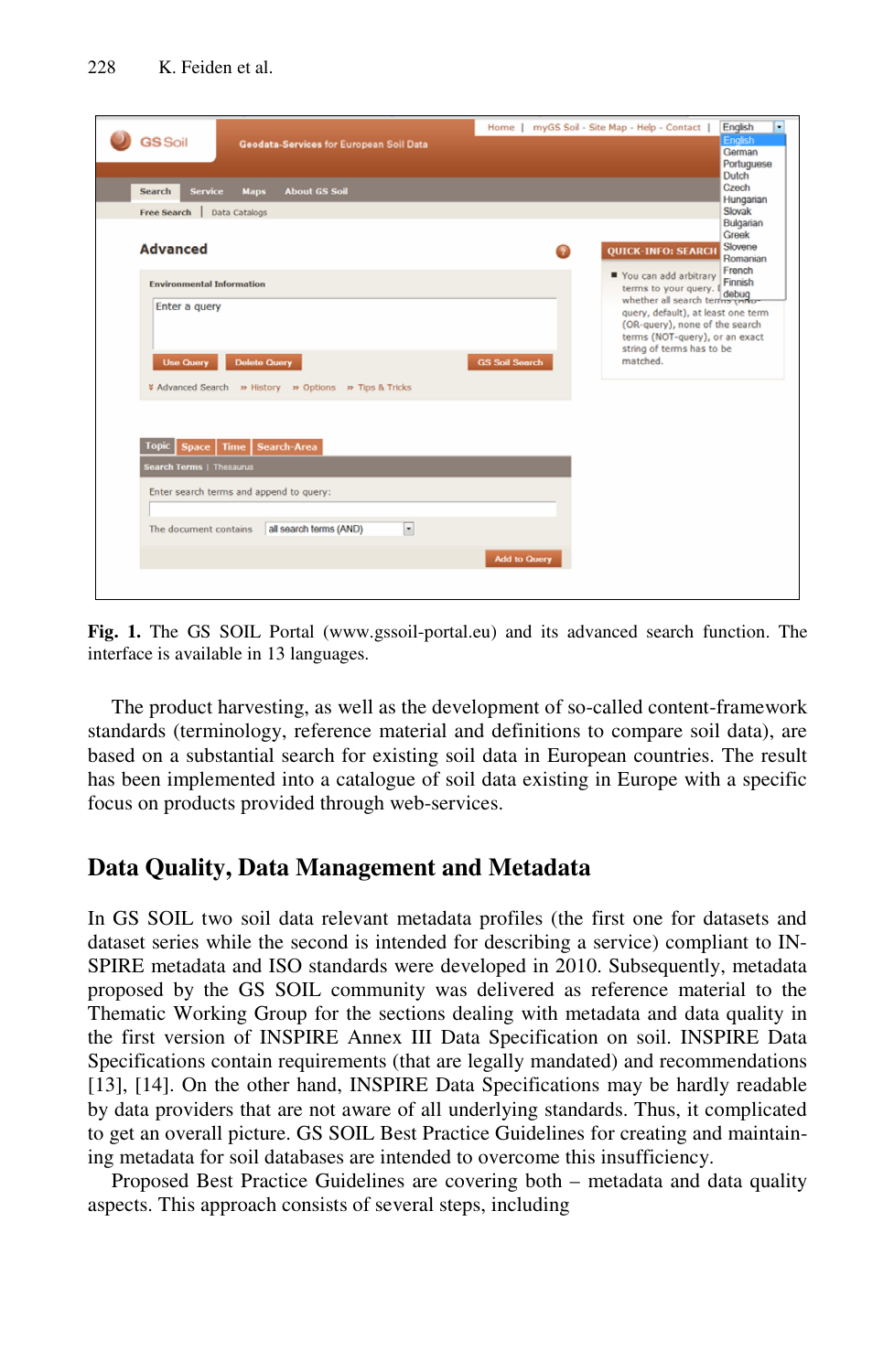- − a review of the GS SOIL metadata profile with respect to newly published INSPIRE documents (e.g. Commission Regulation 1089/2010 on interoperability of spatial data sets and services or new version 1.2 of Technical Guidelines on INSPIRE metadata),
- − connections between dataset metadata and feature-level metadata through a feature catalogue,
- − user-friendly guidelines for data providers who would like to describe their soil-related databases,
- − the GS SOIL metadata profile applied on two real soil datasets as examples,
- − guidelines on how to manage soil metadata in two or more languages,

| Metadata element name                 | Data Quality - Positional accuracy - Absolute or external<br>accuracy                                                                                                                                                                                                                                                                                                                                                                                                                                                                                                                                                                                                                                                                                                                                                                                                                                                                     |  |
|---------------------------------------|-------------------------------------------------------------------------------------------------------------------------------------------------------------------------------------------------------------------------------------------------------------------------------------------------------------------------------------------------------------------------------------------------------------------------------------------------------------------------------------------------------------------------------------------------------------------------------------------------------------------------------------------------------------------------------------------------------------------------------------------------------------------------------------------------------------------------------------------------------------------------------------------------------------------------------------------|--|
| Definition                            | Closeness of reported coordinate values to values accepted as<br>being true.                                                                                                                                                                                                                                                                                                                                                                                                                                                                                                                                                                                                                                                                                                                                                                                                                                                              |  |
| ISO 19115 number and name             | 18. dataQualityInfo                                                                                                                                                                                                                                                                                                                                                                                                                                                                                                                                                                                                                                                                                                                                                                                                                                                                                                                       |  |
| ISO/TS 19139 path                     | dataQualityInfo                                                                                                                                                                                                                                                                                                                                                                                                                                                                                                                                                                                                                                                                                                                                                                                                                                                                                                                           |  |
| <b>INSPIRE obligation / condition</b> | Optional                                                                                                                                                                                                                                                                                                                                                                                                                                                                                                                                                                                                                                                                                                                                                                                                                                                                                                                                  |  |
| <b>INSPIRE</b> multiplicity           | $0.7*$                                                                                                                                                                                                                                                                                                                                                                                                                                                                                                                                                                                                                                                                                                                                                                                                                                                                                                                                    |  |
| Data type (and ISO 19115 no.)         | 117. DQ_AbsoluteExternalPositionalAccuracy                                                                                                                                                                                                                                                                                                                                                                                                                                                                                                                                                                                                                                                                                                                                                                                                                                                                                                |  |
| Domain                                | Lines 100-107 from ISO 19115                                                                                                                                                                                                                                                                                                                                                                                                                                                                                                                                                                                                                                                                                                                                                                                                                                                                                                              |  |
| Implementing guidelines               | This measure is for expressing of positional accuracy of point<br>data (boreholes) only.<br>Reported should be only one number expressing the positional<br>accuracy according to the number of measured dimensions of<br>soil dataset. Explicit formulas are defined in section 6.2. This<br>result value is usually designated as Root Mean Square Error<br>(RMSE) within GIS software. This is the only result to be<br>reported within this metadata element. Following steps are<br>recommended:<br>Recalculate resulting RMSE into metres, in case when<br>1.<br>resulting RMSE is in different units (for example GIS has<br>calculated RMSE as 6 cm, i.e. recalculated RMSE is 0.06<br>$m$ ).<br>2. Write recalculated RMSE into the value metadata sub-<br>element as a real number with a precision of 2 decimals<br>(e.g. 1.85). Usage of decimal point is recommended.<br>3. Write "m" into the valueType metadata subelement |  |
| Example                               | value: 2.00<br>valueType: m                                                                                                                                                                                                                                                                                                                                                                                                                                                                                                                                                                                                                                                                                                                                                                                                                                                                                                               |  |
| Example XML encoding                  | <gmd:md <br="" metadata=""><gmd:dataqualityinfo><br/><gmd:report><br/><gmd:dq absoluteexternalpositionalaccuracy=""><br/><gmd:result></gmd:result></gmd:dq></gmd:report></gmd:dataqualityinfo></gmd:md>                                                                                                                                                                                                                                                                                                                                                                                                                                                                                                                                                                                                                                                                                                                                   |  |

**Fig. 2.** Example of (data quality) metadata element structure as a part of GS SOIL Best Practice Guidelines for creating and maintaining metadata for soil databases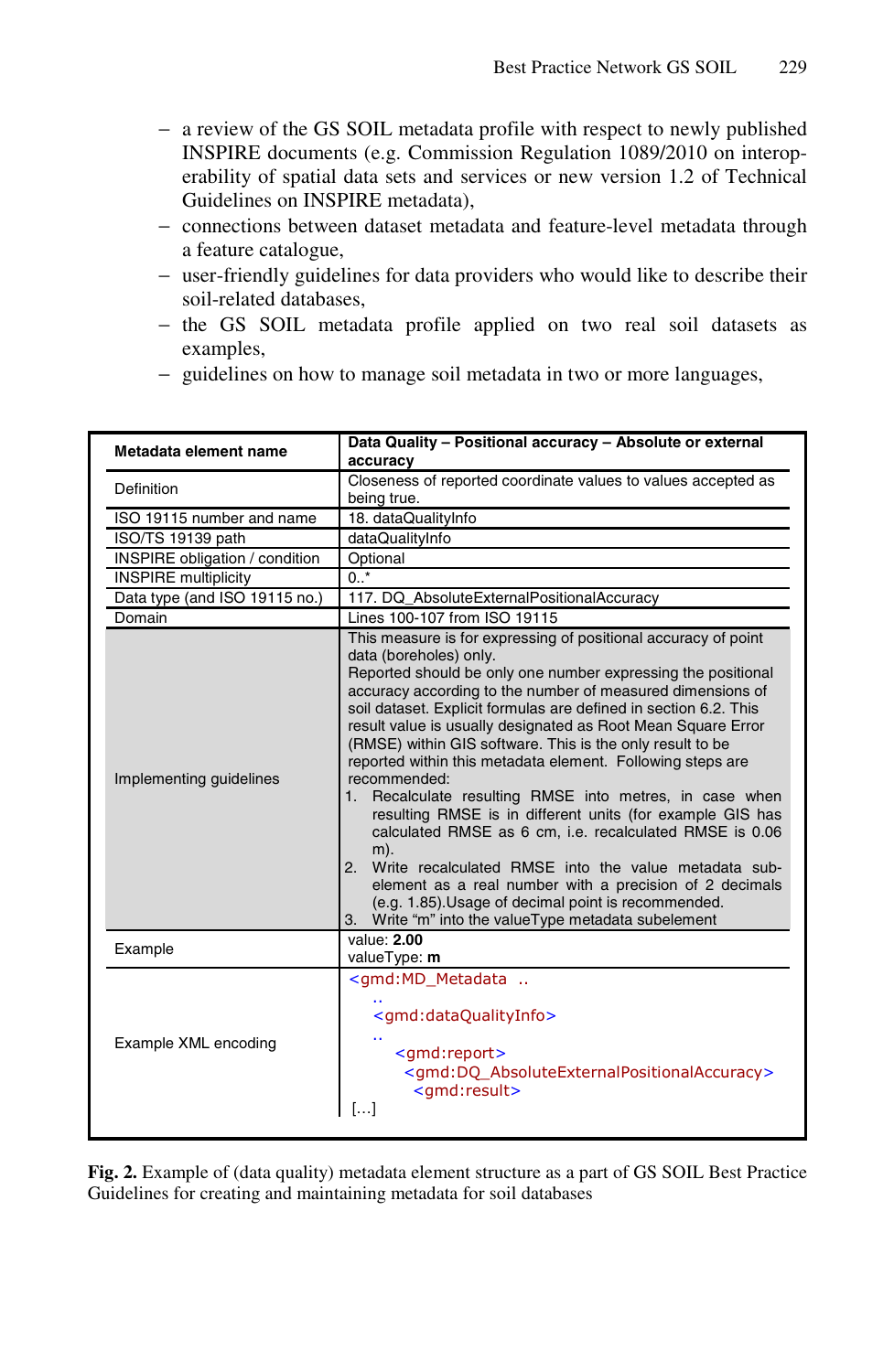- − brief information about the development of the soil specific multilingual thesaurus (which is in detail written in the following section)
- − and examples on usage of soil metadata within INSPIRE, i.e. spatial data infrastructure framework (e.g. how to get from dataset metadata to view/download service or dataset itself as well as description of related aspects).

Best Practice Guidelines are established as a recommended set of steps to obtain the right value that should be reported within INSPIRE compliant metadata. All steps are written in user-friendly way while an end user does not have to be aware of underlying standardization documents to successfully create INSPIRE valid metadata with GS SOIL profile. The consortium partners decide for a selected and open tool to integrate the metadata into the GS SOIL portal (e.g. GeoNetwork, InGrid Editor etc.). These open tools were adopted to the defined metadata structure and are INSPIRE compliant.

Another specific part of Best Practice Guidelines is related to data quality issues that are currently divided into two main streams. The first is focused on analyzing the existing quality specifications and measures of compliancy specified within the data themes of Annex I as well as data quality evaluation according to the ISO standards (like ISO 19157, 15158, 19113, 19114). The second activity is focused on the discussion paper "Data quality in INSPIRE: from requirements to metadata" (from October 2010). This document [15], although only on the level of discussion paper, could seriously change the demands and also the viewpoints for defining the data quality for all INSPIRE spatial data themes, including soils.

# **Soil Specific Multilingual Thesaurus**

Sharing metadata and/or data generally leads to the need of common semantics, a common set of concepts and a common controlled vocabulary. This is a fact wellknown long before the existence of IT and IT networks, and has lead to controlled lists of physical units, chemical elements, species lists or even to complete vocabularies like the medical or pharmaceutics vocabularies. Today thesauri and/or ontologies have become state of the art within communities and international projects even when the participants do not want to share data but "just" want to exchange their knowledge. Public institutions who collect data/information/knowledge from various parties meet this well-known need establishing controlled vocabulary and making it accessible for their data providers. The European Environmental Agency e.g. uses and publishes GEMET, the GEneral Multilingual Environmental Thesaurus, Which is provided in 26 languages, as multilingualism is a need for any European collaboration, not only in the environmental sector. Referencing concepts of GEMET [12] is requested by the EU INSPIRE directive.

As GS SOIL aims to be INSPIRE compliant, GEMET has to be at least a part of the controlled vocabulary of that project. But GEMET represents a very general environmental vocabulary and needs more specific extensions for special domains, such as water, protected areas, air and – soil.

The GS SOIL Portal has a reference to a service for GEMET but for the reasons explained above, in addition to the preliminarily planned tasks, the GS SOIL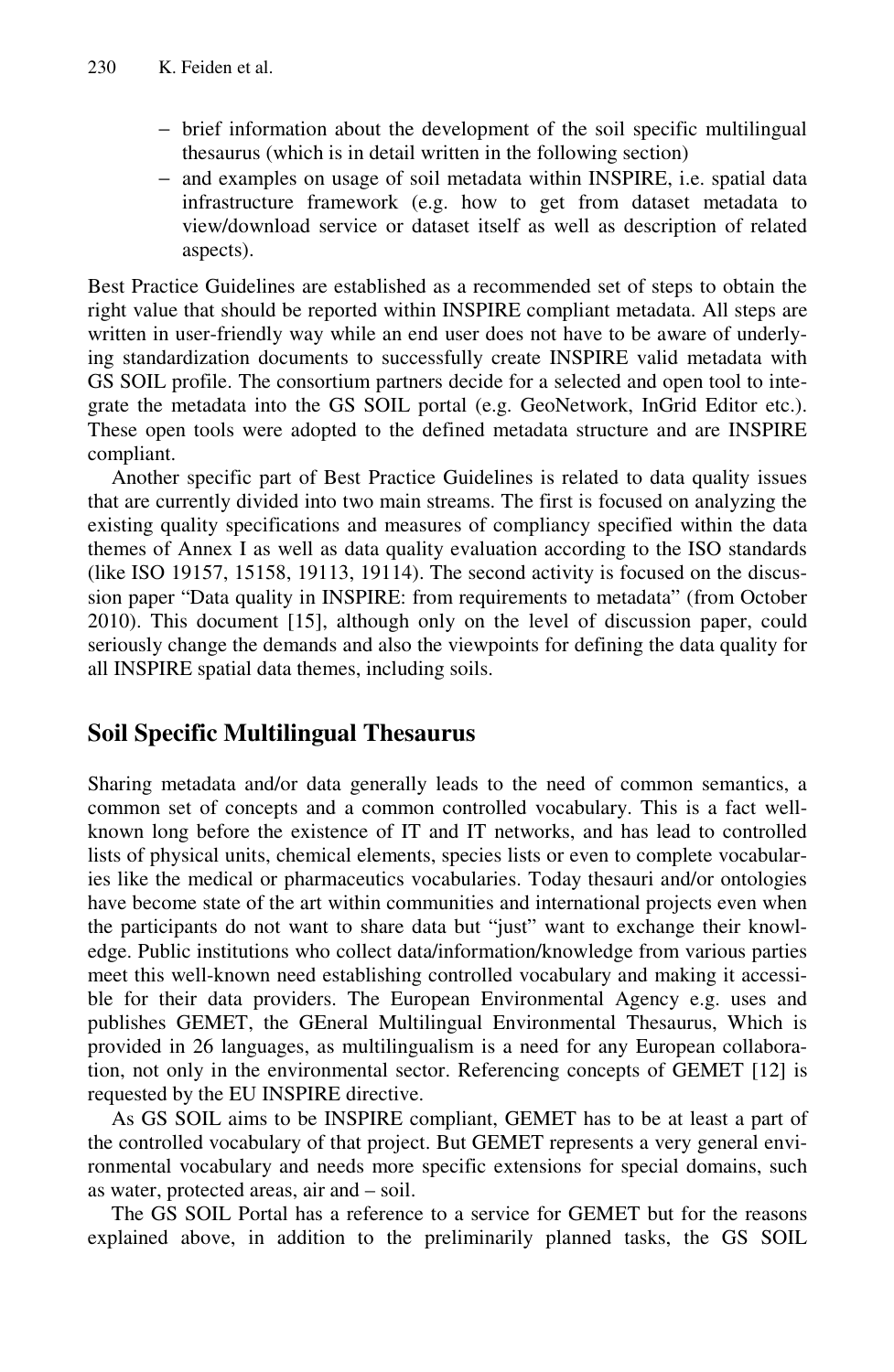community decided to establish a soil specific multilingual thesaurus in addition to the preliminarily planned tasks. This thesaurus shall be created as an extension of GEMET and shall contain the soil vocabulary of ISO11074 [16], the concepts of WRB [1] and concepts created and/or defined during the GS SOIL project.

Concerning the architectural aspects the thesaurus has to be linkable to the GS SOIL Portal and must be free and easily accessible. In order to make referencing GEMET as easy to handle as possible, it was decided to make the soil specific thesaurus not only semantically but also syntactically interoperable with this controlled vocabulary demanded by INSPIRE.

The architectural decisions and the willingness to stick to widely accepted standards lead to the decision to use SKOS/ RDF [20], a W3C standard, as formal language. Therefore an SKOS/RDF compatible thesaurus editor, which allows collaborative work, is chosen as tool for the establishment. Several tools for that standard are available, but so far the only freeware tool is iQvoc [19].

One benefit of the chosen formal language and tool is that content can also be presented as linked data, thus allowing interconnections with other controlled vocabulary, which will help to establish cross – domain semantic interoperability [18]. Moreover even links to concepts, which are defined for data and metadata transfer, could be established as soon as those models are transformed from UML to OWL.

The guidance and rules for the establishment of the multilingual content is set up in March and the continuous maintenance beyond the end of the project will be topic of the planning of GS SOIL.

## **Application Schema, Data Harmonization and Interoperability**

Data can be exchanged in many different formats and structures. To ensure that the receiver does interpret the data in a proper way, a common or standardised application schema for soil data is needed. Because INSPIRE is determined to use already existing standards, GS SOIL adopted the ideas of the upcoming ISO 28258 Digital Exchange of Soil-related Data (i.e. the working draft available end of July 2010), developed it further and produced a practical implementation in two XML schema files and a set of rules how data providers set up a further, extended XML schema definition and define properties and produce data files in an interoperable way.

ISO 28258 is basically an extension of ISO 19156 Observations and measurements for soil data. The core of the application schema is the feature catalogue. It lists all objects that can be described in the soil universe. The feature types and their relationships have been modeled using the Universal Modelling Language (UML). To ensure the interoperability of the data, this feature catalogue is complete and cannot be extended. The application schema is nonetheless generic in that it leaves the properties that can be described for each feature with the user of the standard (i.e. the data providers).

The application schema has been implemented in XML (Fig. 3). The feature types are defined in the DataFile\_core.xsd. In order to have a mechanism to check XML data files against an xsd, the data file definition has to be extended for each use with the properties that shall be exchanged in the data file. In an additional Property-File.xml (that itself can be checked against the PropertyFile.xsd provided with the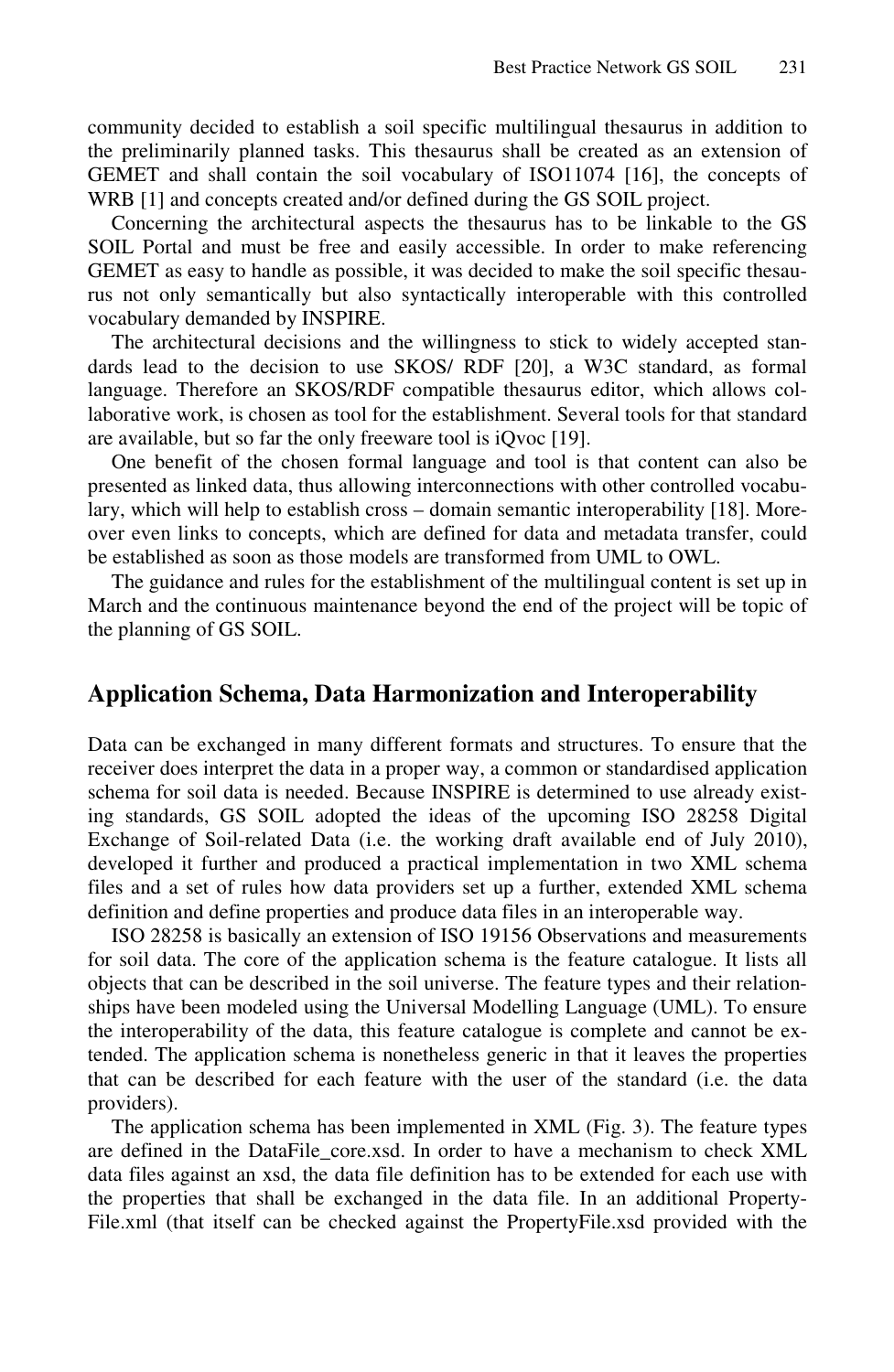

**Fig. 3.** Implementation of the application schema using XML and XML schema definitions

application schema) further property definitions are given that cannot be put into the DataFile\_ext.xsd due to the impossibility to define more than the codes itself in xsd code list definitions. For interoperability, often further information is needed, e.g. the class boundaries of classified numerical values, or the link to the multilingual thesaurus.

The application schema and its implementation serve as reference material for the INSPIRE process of data specification development (e.g. proposal for a soil metadata profile). The GS SOIL amendments to the former ISO 28258 Working Draft were fed back into the ISO process. The application schema is tested with data from the GS SOIL data providing partners using a hands-on testing procedure description. The GS SOIL SoilML is compared with the currently developed INSPIRE application schema for soil data.

Interoperability includes harmonization to varying degrees, depending on domainspecific agreements. A closer look to the descriptions and scope of the INSPIRE Annex Themes shows that soil data include a wide variety of data content. The historic development of soil data, especially high-resolution maps, has caused substantial regional differences in resolution, terminology, and taxonomy. The feasibility to harmonize the content of such products has not yet been systematically investigated. Independently of the agreements under INSPIRE, the array of possible harmonization methodologies is being investigated in detail in GS SOIL test cases. This includes high and low-resolution soil maps, as well as thematic maps, data from soil inventories such as long-term field experiments, and national soil monitoring. Thematic maps are applications of basic soil maps, for example susceptibility maps, very often combined with ancillary data such as climate and land cover. In the future, web processing services will allow such applications on the fly, using data and methodologies shared among distributed information systems. Given these frame conditions and outlook,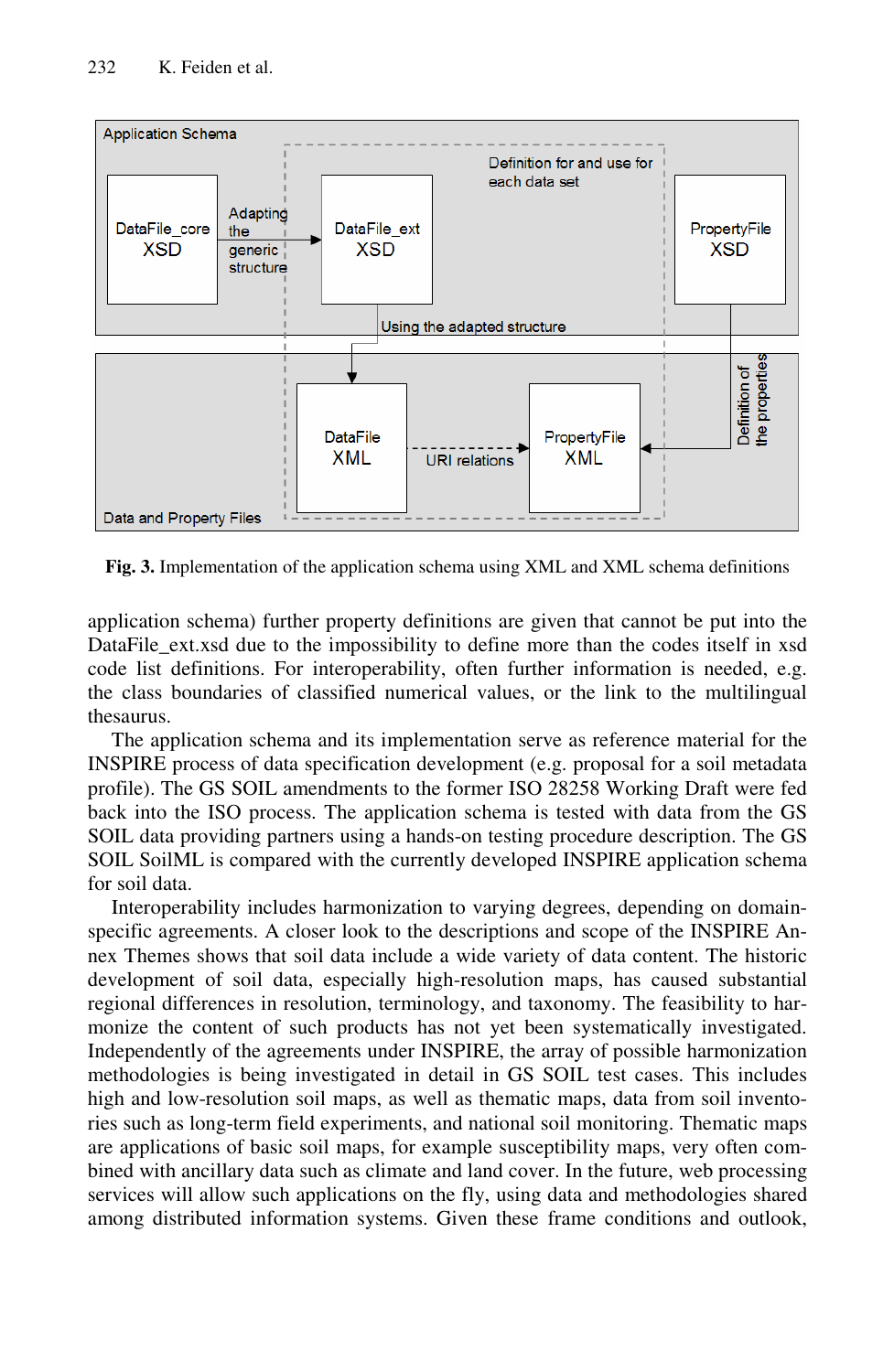semantic aspects of harmonization of soil information play an important role to the soil data user community.

#### **Outlook**

Until end of May 2012 the best practice network will finalize the self defined work plan. Technically, the GS SOIL Portal is already online and will be further improved. The soil thesaurus with the set of minimum terms will be realized. All data providers in the project and the extended network will make the interoperable data accessible and will also create metadata..

The Best Practice Guidelines for creating and maintaining metadata for soil databases were prepared to answer opened questions that data providers may have. At the same time, it serves as the "cookbook" where the process of metadata creation and management is described step by step to get to INSPIRE valid metadata with added relevant information on soil data. These Guidelines may be used in other application fields as well and in the full scope may be used for metadata according to the Commission Regulation No 1205/2008 (on INSPIRE metadata). Second benefit represents explicit guidelines on data quality including quantitative methodologies on specific measurements that are suitable for soil data. As a result, metadata and data quality information is well defined and contains values that are comparable.

In terms of harmonization GS SOIL first focus on the content framework. Concepts are being exchanged (for example, about map stratification, or about the definition of soil map units), and definitions agreed upon. This will allow focusing test cases on a common vocabulary. Recommendations will be provided as "Best practice guidelines for developing a content framework for interoperable soil data in Europe". Because the World Reference Base for Soil Resources plays an important role in international data exchange, many GS SOIL partners will investigate the possibility of applying this reference system for identifying the taxonomic units of their products as the basic classification system. The next steps will be concentrated on comparing and adapting existing data sets across borders. Further harmonization steps will then look at the soil maps in detail. The geometric data content will be analysed against independent GIS-based criteria for comparing the structure and content of maps. The GS SOIL test cases will thus allow estimating the possibilities and effort to fully harmonize soil data. The results will be provided as "Data Harmonization Best Practice Guidelines".

**Acknowledgments.** The GS SOIL best practice network "Assessment and strategic development of INSPIRE compliant Geodata-Services for European Soil Data" is cofunded by the European Community programme eContent*plus*. The work presented in this paper is the joint effort of the GS SOIL consortium. The authors are representatives of project partners. They are solely responsible for the content. The text does not represent the opinion of the European Community and the European Community is not responsible for any use that might be made of information contained therein.

For further information on the project please visit the website: http://www.gssoil.eu/.